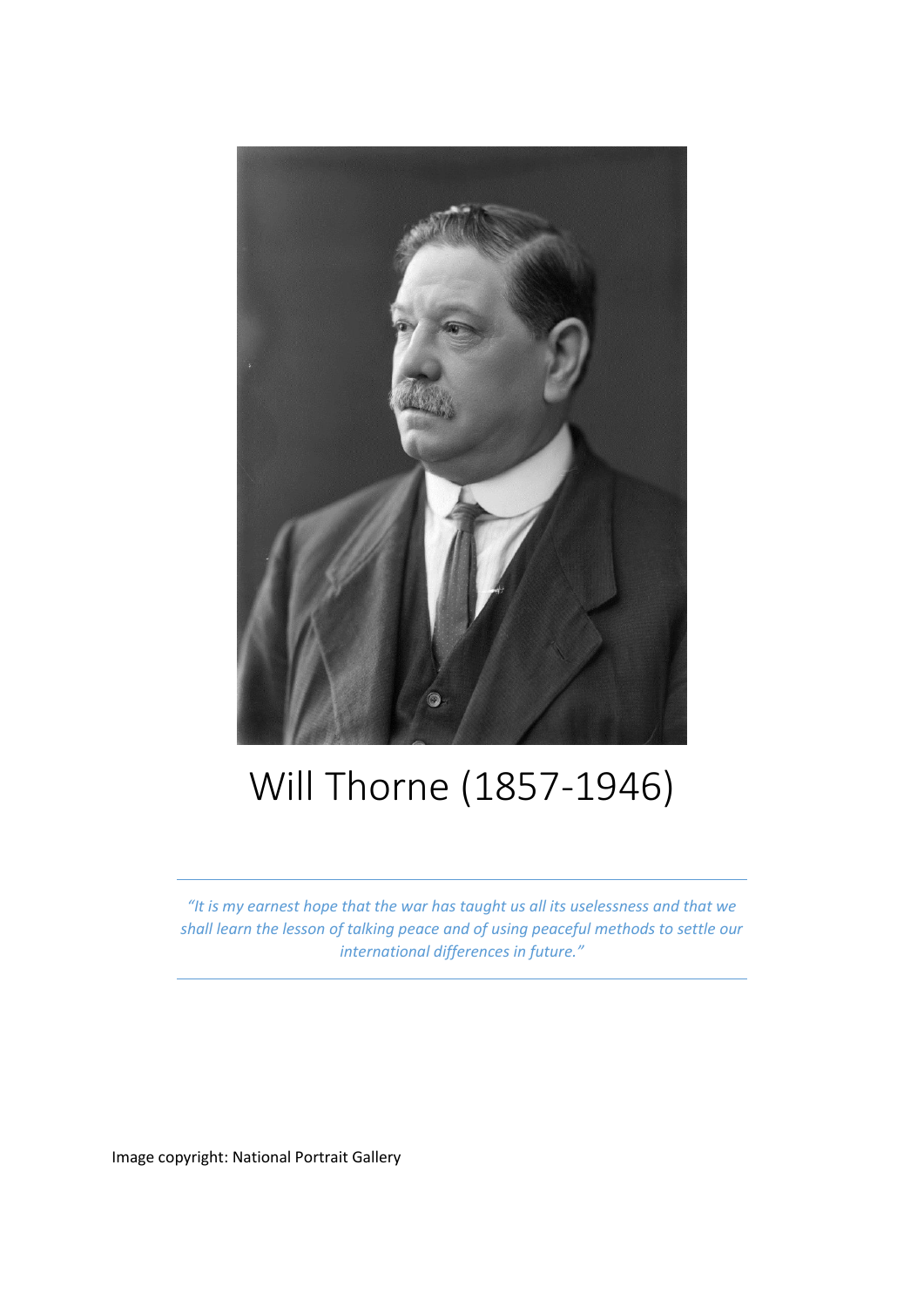Will Thorne was one of the leading Trade Union figures of the 19<sup>th</sup> and 20<sup>th</sup> century and established the largest union of its time, the National Union of Gas Workers and General Labourers. He was a founding member of the Labour Party and achieved major reforms and improvements for workers in industrial Britain. He was elected as MP and Mayor for West Ham and served in the 1<sup>st</sup> Volunteer Battalion of the Essex regiment during the First World War.

Thorne's upbringing was forged in the poverty and brutality of industrial England. Born in Birmingham in 1857, his father was a bricklayer but also a very heavy drinker. In 1864 in a drunken fight with a horse dealer, Thomas Thorne was killed by a blow to the head. Will was to spend his remaining childhood as the main provider for his family, working from the age of six to help feed them. As noted in his book *My Life's Battles*, it was "days of hunger for all of us, especially on a Tuesday, when both bread and money ran out."<sup>1</sup>

In 1881 Will moved to London and formally became active in politics, joining the Social Democratic Federation (SDF) the first organised socialist political party in Britain, led by H. M. Hyndman. Members were to include William Morris, George Lansbury, Eleanor Marx (daughter of Karl) and George Bernard Shaw.

Thorne took up a leading role in organising campaigns and propaganda in the West Ham area and was to later become the Secretary of the SDF. His position in the party brought him into contact with many leading socialist and progressive figures. This included Charles Bradlaugh, MP for Northampton, who as an atheist was subsequently imprisoned for refusing to take the mandatory religious Oath of Allegiance needed to sit in the Commons.

Thorne was aware that such ideas and policies would not necessarily resonate with workers and most would not see the relevance of politics in their daily lives. His initial thoughts were of optimism with a realisation that "it would take a long time to make our cause popular in the country."<sup>2</sup>

However, his strategy was now for bigger rallies in key locations around London and targeting the docks and factories. The authorities and police had become alarmed about the rise of socialist activity and implemented a policy of restricting and banning large scale meetings and rallies. Many speakers were imprisoned for 'inflammatory' remarks and causing public disorder. There were two massive demonstrations organised by Thorne at West India Docks (Sep. 1885) and at Trafalgar Square (Feb. 1886) where rioting broke out. This new breed of left wing politics also gave its support to Irish Home Rule. Charles Stewart Parnell MP, one of the leading Irish Nationalist politicians, was to fire up the passions of workers at a rally in November 1887. The large police numbers coupled with a fervent crowd, led to riots, with numerous casualties on both sides.

Thorne's mind was now focused on fighting his campaign on two fronts both with the creation of a strong Union and setting his sight of Parliamentary representation for the working class,

> *"Something could be done by Parliament I thought, but not as it was then constituted, with every interest except labour adequately represented."*

He also saw the bigger picture in terms of democratic rights and began campaigning for universal suffrage both for men and women, regardless of class and background.

However, a key catalyst was to propel Thorne into ever more decisive action to improve the rights and conditions of workers on the workshop floor. The introduction of new technology and

**.** 

<sup>1</sup> P.16, My Life's Battles, Will Thorne MP, George Newnes Ltd (1998 edition)

<sup>2</sup> Ibid, P.56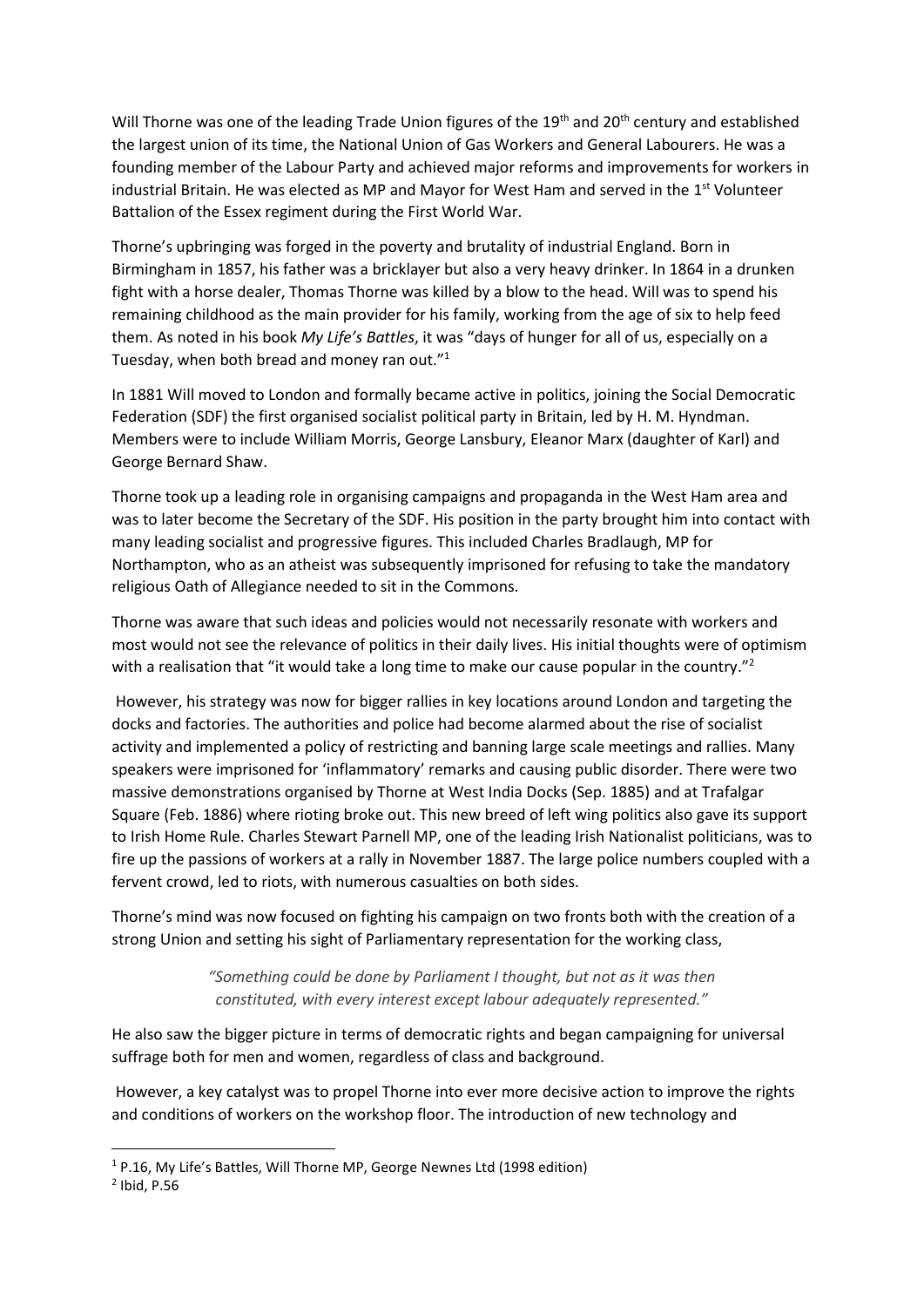machinery by factory owners led to a reduction in the number of workers employed and the weekly rate they were paid. For those workers who kept their jobs, it meant longer hours and fewer breaks to service the 24/7 machines.

It was very much a cross-roads for the workers and Thorne led and organised a mass meeting at Canning Town Hall. This resulted in the creation of the National Union of Gas Workers and General Labourers on 31 March 1889. It was to become one of the biggest unions of its time in the world. Their slogan was "One Man, One Ticket, and every man with a Ticket."

The sheer speed and scale of workers joining the Union took the Gas Work Corporation by surprise. There were about 800 men joining every day and within 6 months numbers had swelled to over 20,000. Will Thorne was elected to the position of General Secretary and he was also aided by many others such as John Burns, who would go on to be a MP and the first Cabinet Minister from a working class background.

The Gas Light and Coke Company could longer ignore this collective power and were to cede to all demands put forward. This included a new 8 hour working day, scheduled daily breaks and Sunday as a day of rest. It was a key moment in Union history.

The Gas Workers' Union was also progressive in its outlook and was one of the first Unions to allow women to be elected to its Committee. Eleanor Marx-Aveling was elected to the Committee in 1889 and her contacts with the socialist movement were to be of great assistance to the Union. As Thorne commented.

*"It was Eleanor that helped me more than anyone else to improve my very bad handwriting, my reading and general knowledge. One day they asked me to come along to their flat to meet the very young Jean Longuet, who later became a famous member of the French Senate and the able and devoted lieutenant of the great Jean Jaures."*

Frederick Engels later sent him a personalised copy of *The Condition of the Working Class in England* and Karl Marx's *Das Kapital*.

Will Thorne was elected as MP for West Ham South (1906) and he held the seat (later renamed Plaistow) until 1945. He had previously attempted to win the seat in 1900 but was was spurred on by memories of Keir Hardie's significant victory in the same seat in 1892,

> *"After his election I rode with Keir Hardie to the Houses of Parliament in a waggonette, followed by a band and a procession of his supporters. He wore a cloth cap, and his entrance to the chamber in his unconventional headgear was regarded by many old and dignified members as an impertinence and slight on the House."<sup>3</sup>*

Upon the outbreak of war, Thorne enlisted in the 1<sup>st</sup> Volunteer battalion of the Essex regiment and was appointed a lieutenant-colonel. Aged 57, Thorne was not posted for front line duties but was to play a role in the Shell Crisis of 1915. As the General Secretary of a powerful union, he was in regular contact with other union leaders who resented the far-reaching and significant restriction of workers' rights during WW1. Thorne was to meet with Lord Kitchener several times at the War Office and in the House of Commons to discuss the Shell Crisis.

**<sup>.</sup>** <sup>3</sup> P.202, Ibid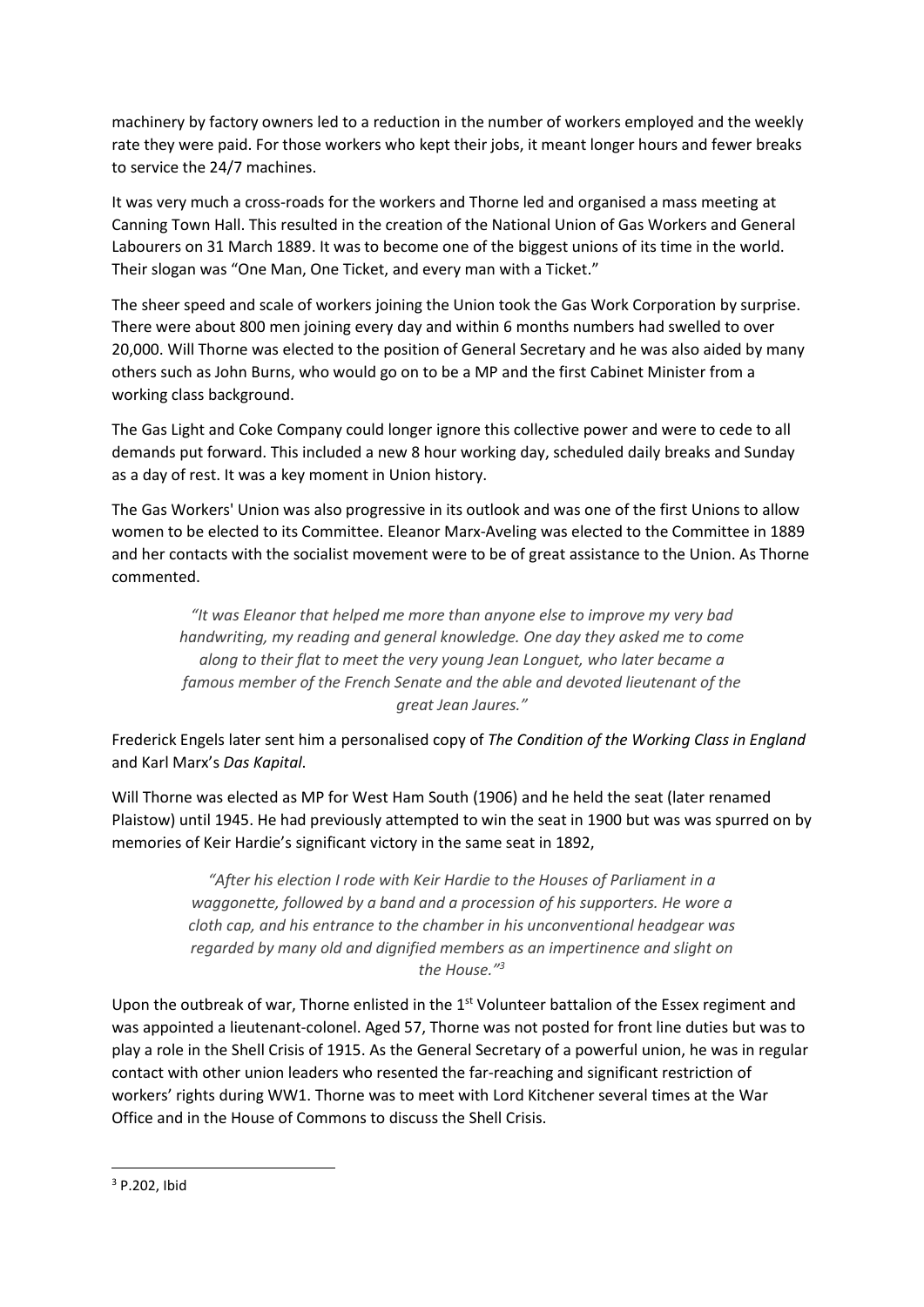The Munitions of War Act (July 1915) was passed as a result of the lack of armaments and supplies to the front line. The Act required all private companies who supplied the military to fall under the control of the new Ministry of Munitions. The ministry had the power to control wages, hours and employment conditions. It was now an offence for a worker to leave his current job without the consent of his employer. In practice, however, it was virtually impossible for workers to exercise this 'right'.

This understandably caused great unrest in industrial areas, most notably in Glasgow with the establishment of the Clyde Workers Committee (CWC) led by Willie Gallacher and John Muir. The CWC sort to rally against the Act and despite David Lloyd George and Arthur Anderson the Labour Party Leader personally meeting both leaders, they were unwilling to relent. In 1916 both Gallacher and Muir were subsequently jailed for an article in *The Worker* criticising the war, an offence under the Defence of the Realm Act of 1914. Both Muir standing for the Labour Party (Glasgow Maryhill) and Gallacher for the Communist Party (West Fife) were later elected to Parliament.

Matters were to escalate further when landlords increased housing rents in Glasgow, forcing thousands of families out of their homes. Helen Crawfurd, a suffragette and anti-war campaigner, Jessie Stephens, Mary Barbour andMary Laird of the Women's Housing Association led rent strikes that started in May 1915 in the industrial area of Govan. Violent confrontations were to break out with police and soldiers drafted in, as tenants refused to pay the increases and staged mass demonstrations against evictions. These protests were replicated across industrial towns and cities in Great Britain and Northern Ireland.

In 1917 Thorne was asked by the Coalition Government to visit Russia in order to outline British support for the Russian military effort and ultimately convince them to stay in the war against Germany. The February 1917 revolution at Petrograd (now St. Petersburg) had recently broke out in which industrial workers were to strike over factories conditions and a lack of basic food provisions to feed themselves and their families. Lenin had also just published his *April Theses* outlining the directives for the workers' councils to take power.

The journey to Russia was itself a dangerous voyage as German U-boats patrolled the North Sea, sinking numerous merchant and civilian ships. Upon arriving in Petrograd (accosted by Russian secret agents) he visited the Workers' and Soldiers' Council and then soldiers at the Petrograd military barracks who had mutinied and refused to fire on rioting crowds. The event ultimately led to the abdication and arrest of Tsar Nicholas II. Having travelled to Minsk he then returned to Petrograd and was to witness first hand Lenin stirring up the crowds with his oratory skills. The Bolshevik leader had just returned from exile in Switzerland and by October his party seized power in the capital.

Upon returning to London, Thorne was to receive the devastating news that his eldest son Will had been killed in battle at Ypres whilst fighting for the Essex regiment. Despite such loss, Thorne was throughout this period behind the war effort and commented that "as soon as the war broke out I wanted to take my share in the work that had to be done."<sup>4</sup> This position caused considerable tensions and disquiet amongst other leading socialist figures including Ramsey MacDonald, Philip Snowden and Bertrand Russell. All three individuals were to play a leading role in the Leeds Convention of June 1917, which saw well over a thousand anti-war socialists and pacifists gather, many from the Independent Labour Party. They convened to lobby the Government for a negotiated peace settlement in order to prevent further slaughter at the front.

**.** 

<sup>4</sup> P.197, Ibid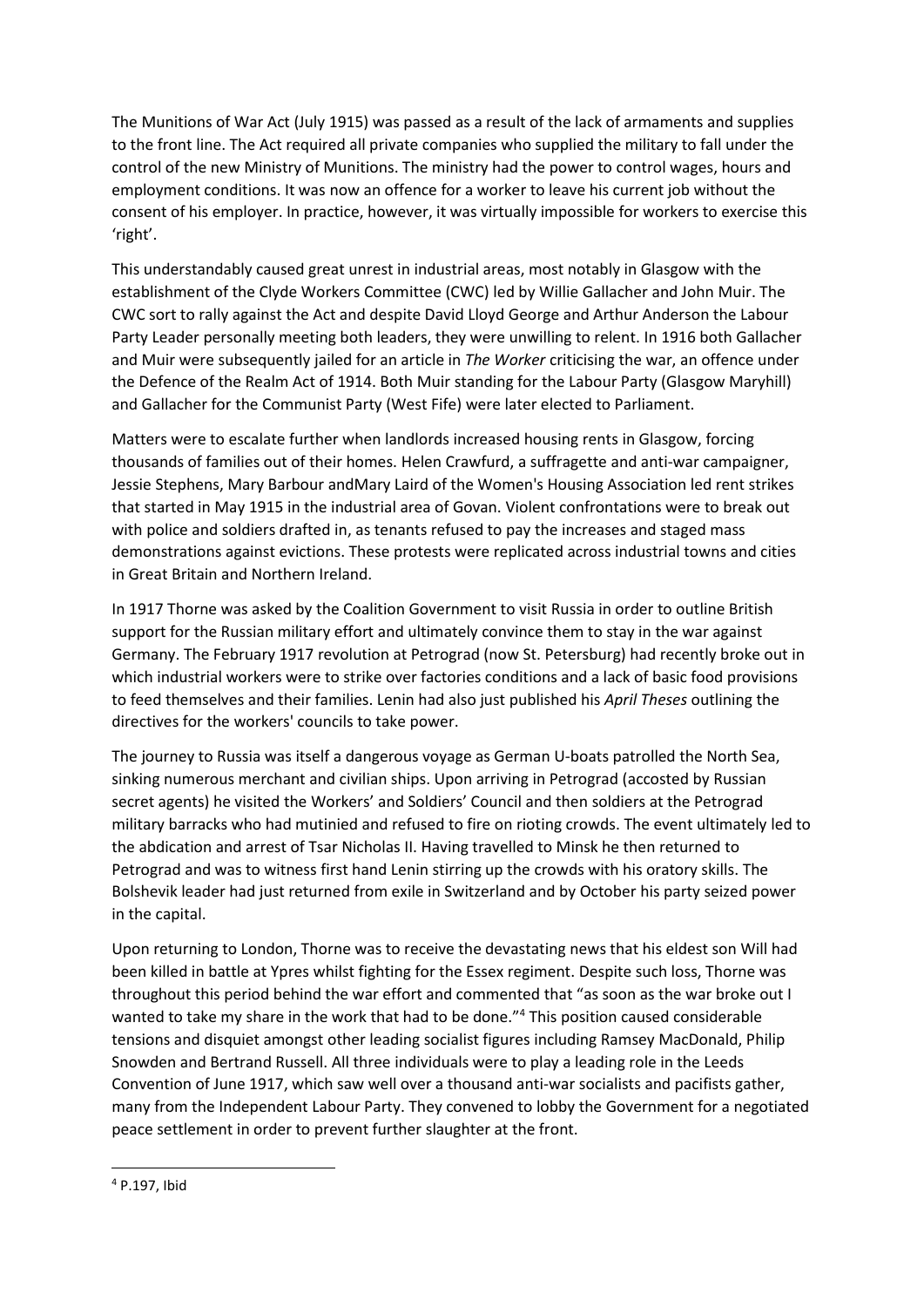## However, ultimately Thorne's assessment at the end of the war was to be a damning one:

*"The horrors of war, its futility and waste, were driven home to me both in my military life and everyday life. Though we won the war we are still paying very dearly for our victory. Poverty, unemployment and misery among large masses of people are still as rampant as ever, and if anything worse than before our victory."*

As General Secretary of a large union, Thorne was often a representative at International Conferences, discussing and campaigning for better conditions for workers. In 1918 he visited New York for a Conference and as part of the agenda he was to visit the packing houses of Chicago. What he witnessed, echoed the book, *The Jungle* (1906) by Upton Sinclair, laying bare the horrific conditions migrant workers suffered in the meat industry:

*"In the slaughter-house I saw cattle being pushed into a narrow gangway. At the end of the gangway were the killers, armed with hatchets, with which they hit the bullocks on the head as they passed. As they were hit they fell down a chute.*

*I was told that over two thousand animals had been killed that day. It was a sight that has left a distinct mark on my memory by its gruesomeness."<sup>5</sup>*

Following the General Election of 1918, significant social changes and legislation were passed including the Representation of the People Act 1918. The Act allowed for most women over the age of 30 to vote and a separate Act allowed women over the age of 21 to stand as a MP. Nancy Astor was to become the first female MP to take her seat in 1919 but wasn't entirely welcome in the Commons chamber. This included games from figures such as William Joynson-Hicks (later Home Secretary) refusing to make space for Astor to sit in the chamber. Will Thorne along with other Labour colleagues ensured she had a seat to make her presence felt.

Thorne was to continue his Union and political activity for the next 30 years and was prominent in raising issues ranging from child labour, unemployment benefits, Mussolini invading Abyssinia and the rearmament of Germany under Hitler.

He was particularly vocal during the passage of the Trade Disputes and Trade Unions Act 1927, which curtailed the rights of workers to strike and gave the Attorney General the power to confiscate the funds of any union involved in unlawful strikes. Thorne accused the Attorney General (Sir Douglas Hogg) of lying in the Chamber when he asserted that the Union movement was attempting to replace the authority of Parliament and Government with a proletariat dictatorship.<sup>6</sup>

Thorne died of a heart attack in his constituency and home at 1 Lawrence Road, Plaistow, West Ham, on 2nd January 1946. He was buried in the East London Cemetery and survived by his fourth wife and 12 children.

In his memoirs he hoped to be remembered in the following light:

*"It is towards this great discrepancy between those that have and those that have not that I have always tried to direct my efforts with a view to bringing about a more equal distribution of the necessities and good things in life.* 

**.** 

<sup>5</sup> P.167, Ibid

<sup>6</sup> HC Deb 02 May 1927 vol 205 c1310